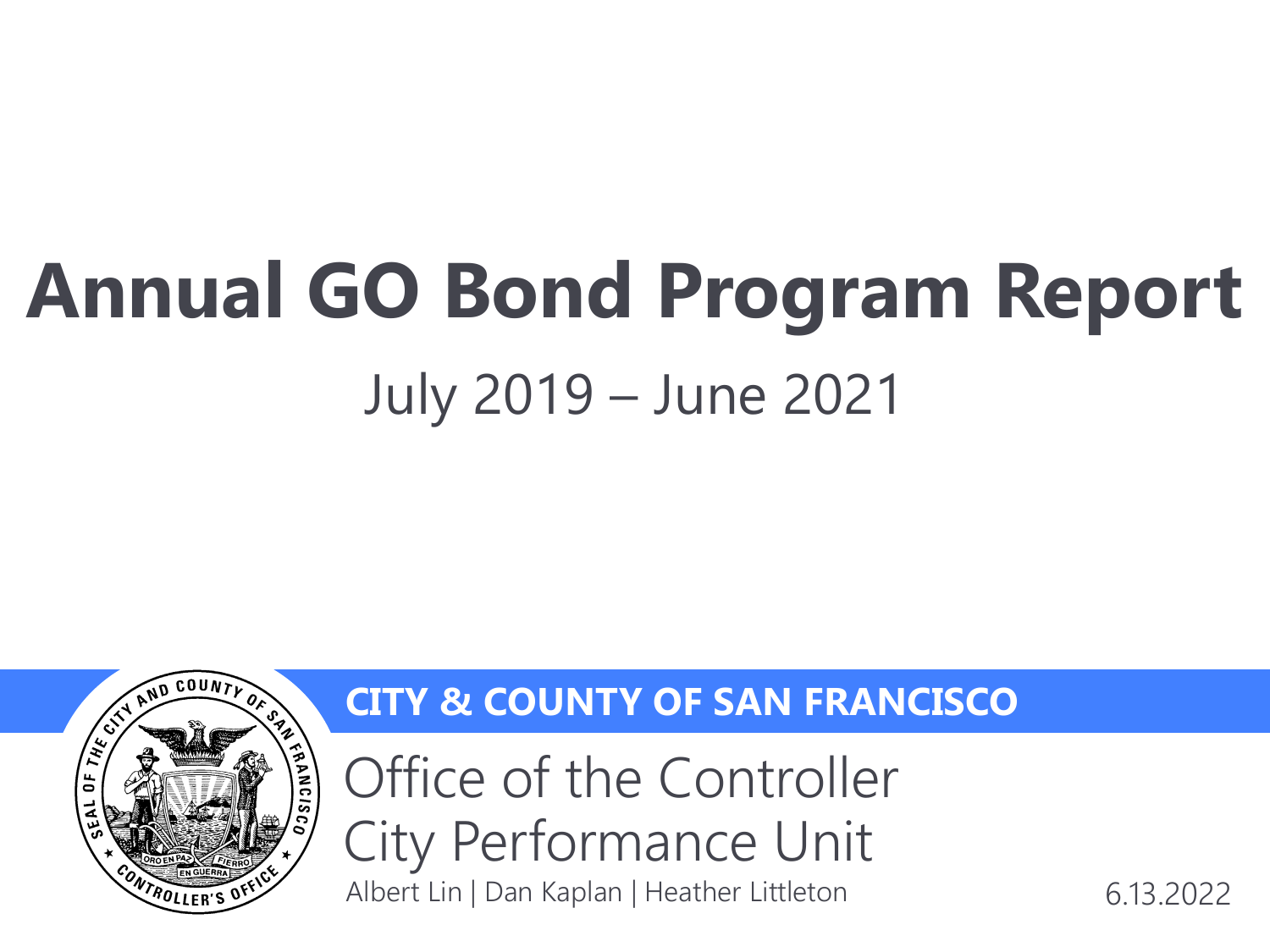## **Controller's Office Report Published on 4/14/2022**

#### **2**

- The report provides an overview on the scope, schedule, and budget for the active general obligation bonds.
- It includes a watch list of delayed bond components.
- It highlights citywide capital development issues that have been identified by bond managers and City stakeholders.
- The data for this report are as of June 30, 2021 and focuses on a 2-year reporting period from July 1, 2019 through June 30, 2021.



#### **Bond Expenditures and Encumbrances**

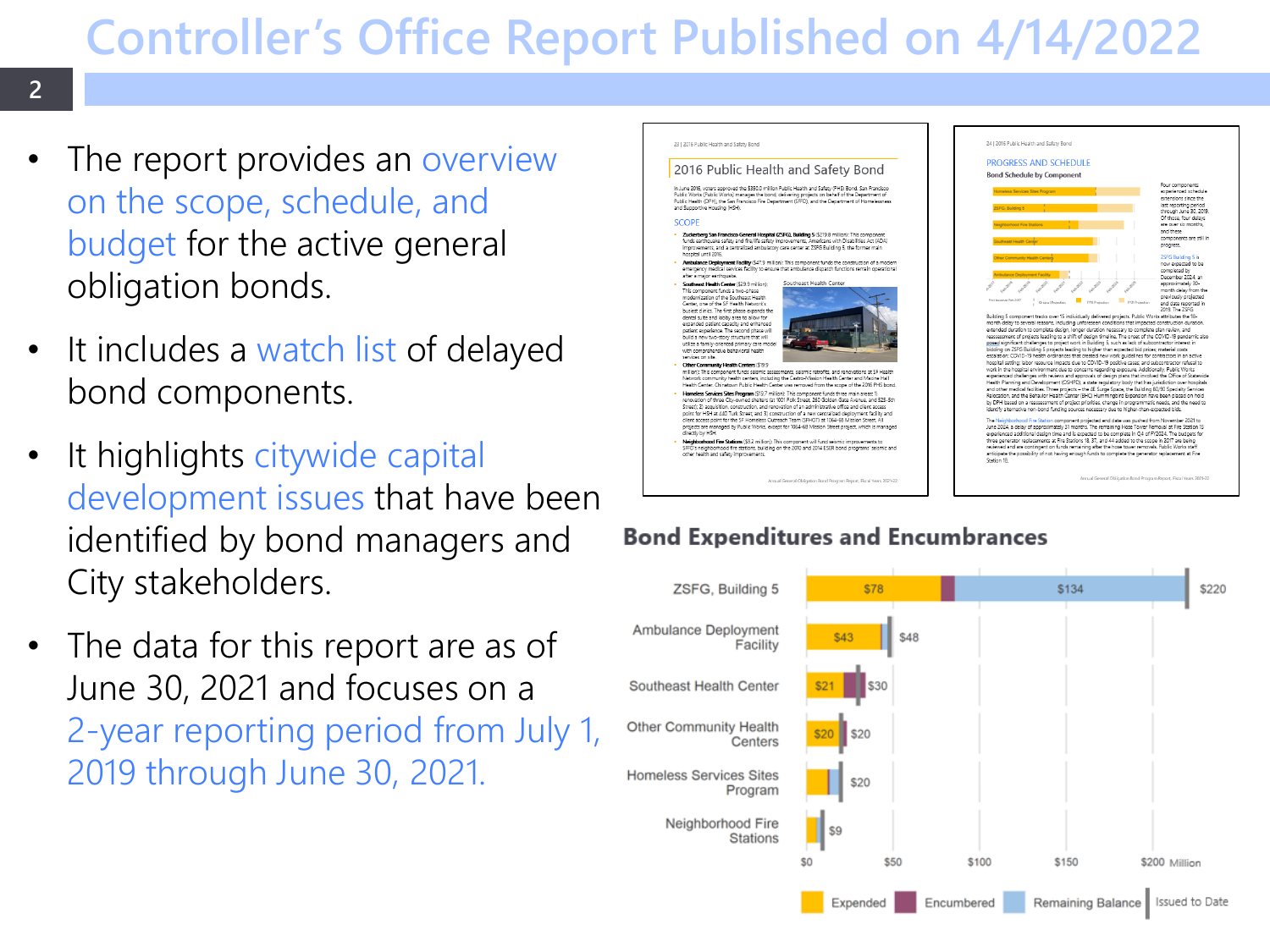### **Methodology**



### **Information Gathering**

City Performance asked lead departments for scope, schedule, and budget data as of June 30, 2021

### **Analysis & Reporting**

Report summarizes information from data and interviews, and compares with performance from last report (as of June 30, 2021)

**Interviews** City Performance interviewed bond program managers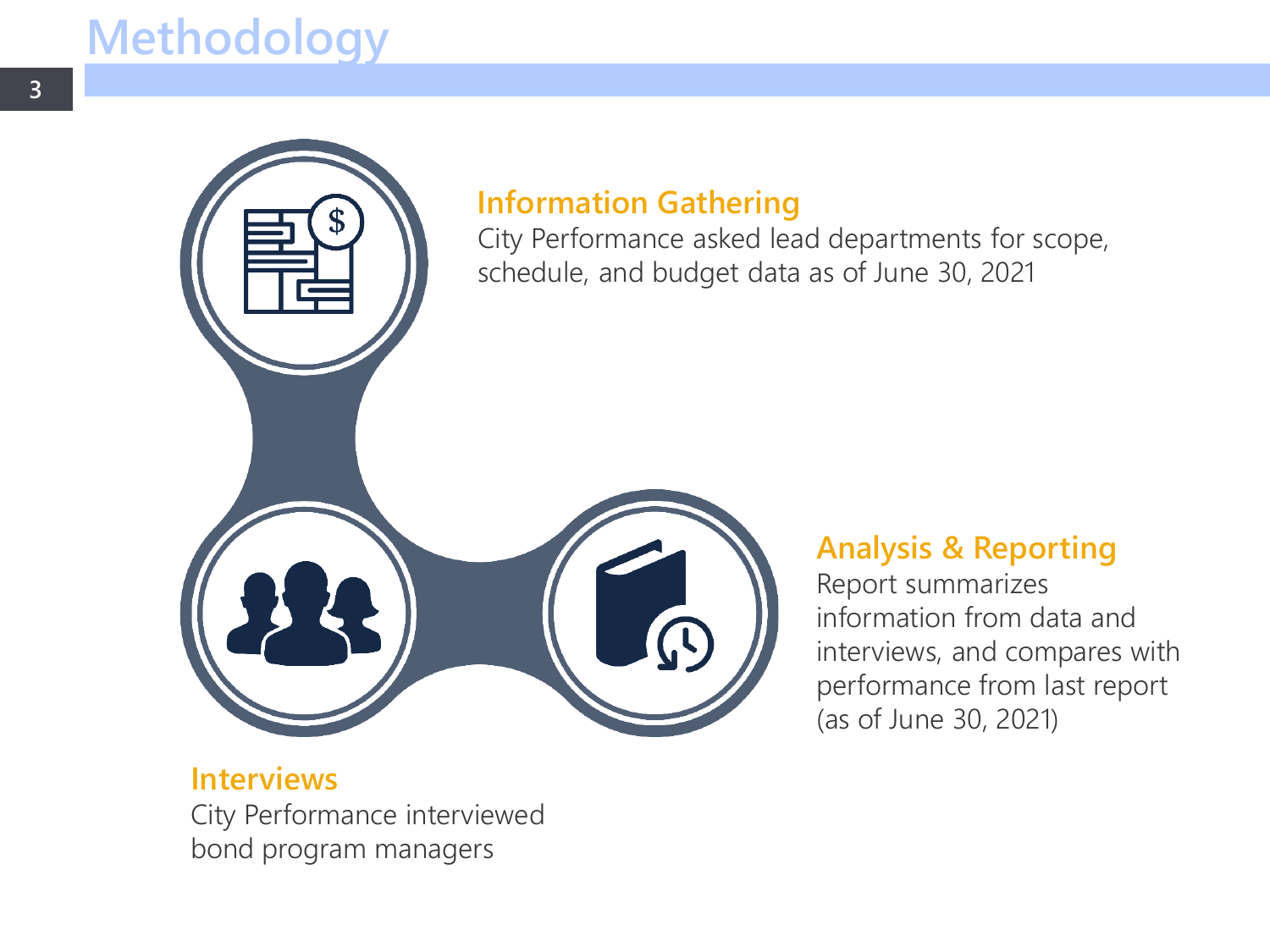### **GO Bond Component "Watch List"**

| <b>Bond</b>                                         | Component                                                 | Schedule<br><b>Status</b> | Delay since 2019<br>Report (months) | Total<br><b>Delay</b> | Projects(s) Contributing to Delay                                                             |
|-----------------------------------------------------|-----------------------------------------------------------|---------------------------|-------------------------------------|-----------------------|-----------------------------------------------------------------------------------------------|
| 2014 Transportation<br>and Road<br>Improvement      | Accessibility Improvements                                |                           | 24                                  | 66                    | <b>BART</b> canopies<br>٠                                                                     |
|                                                     | Muni Facility Upgrades                                    |                           | 39                                  | $\overline{7}$        | <b>Castro Station Accessibility</b><br>u,<br>Improvements                                     |
| 2016 Public Health and<br>Safety                    | ZSFG, Building 5                                          |                           | 24                                  | 60                    | 15 projects<br>٠                                                                              |
|                                                     | Neighborhood Fire Stations                                |                           | 31                                  | 37                    | Fire Station 15<br>٠<br>Fire Station 18<br>٠<br>Fire Station 37<br>٠<br>Fire Station 44<br>٠  |
|                                                     | Homeless Services Sites<br>Program                        |                           | 30                                  | 30                    | 1001 Polk Street (NextDoor<br>٠<br>Shelter)<br>٠<br>525 5th Street (MSC South<br>٠<br>Shelter |
| 2018 Embarcadero<br>Seawall Earthquake<br>Safety    | US Army Corps of Engineers<br>Study                       |                           |                                     | 50                    |                                                                                               |
| 2020 Earthquake<br>Safety and Emergency<br>Response | Neighborhood Fire Stations &<br><b>Support Facilities</b> |                           |                                     | 12                    | <b>Fire Training Facility</b><br>٠                                                            |

**4**



Component delayed 2 years+ since last report



New bond with significantly delayed component since issuance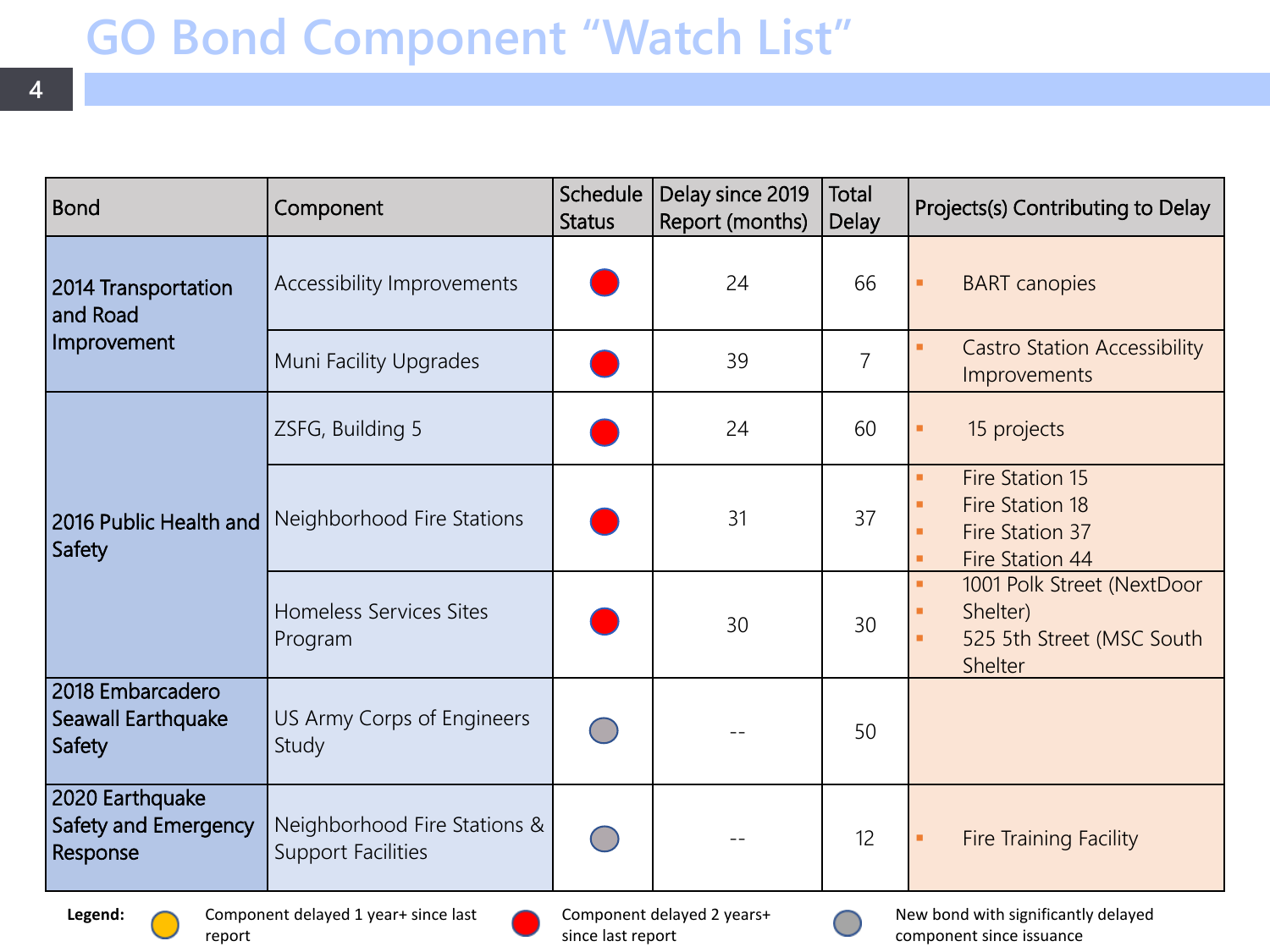### **Citywide Capital Issues & Opportunities**

## **Regulations + Permitting**

#### **KEY ISSUES OPPORTUNITIES**

| <b>Certain City Policies May Disadvantage the</b><br><b>City in a Tight Construction Market.</b><br>Local Business Enterprise & Project Labor<br>Agreements | <b>Study the Cumulative Impact of Policies on</b><br><b>Project Costs + Timelines.</b>                                                                           |
|-------------------------------------------------------------------------------------------------------------------------------------------------------------|------------------------------------------------------------------------------------------------------------------------------------------------------------------|
|                                                                                                                                                             | <b>Study Impact of Low-Cost Bid.</b>                                                                                                                             |
| Low-Cost Bid Can Result in Unrealistic or<br>Weaker Bids.                                                                                                   | Identify contractors prone to cost increases, whether<br>alternative criteria would be helpful, and support<br>departments to transition away from Low-Cost Bid. |
|                                                                                                                                                             |                                                                                                                                                                  |
| Prioritization for City Projects Varies and is<br>Not Mandated.                                                                                             | Prioritize All City Projects; Analyze Drivers of<br>Delays.                                                                                                      |
| Permitting can take over one year to complete.                                                                                                              |                                                                                                                                                                  |
| <b>Approval Needed from Multiple Agencies</b><br>and Commissions.                                                                                           | <b>Explore Streamlining or Better Coordinating</b><br>the Approval Process.                                                                                      |

**Permitting &** 

Permitting & Approvals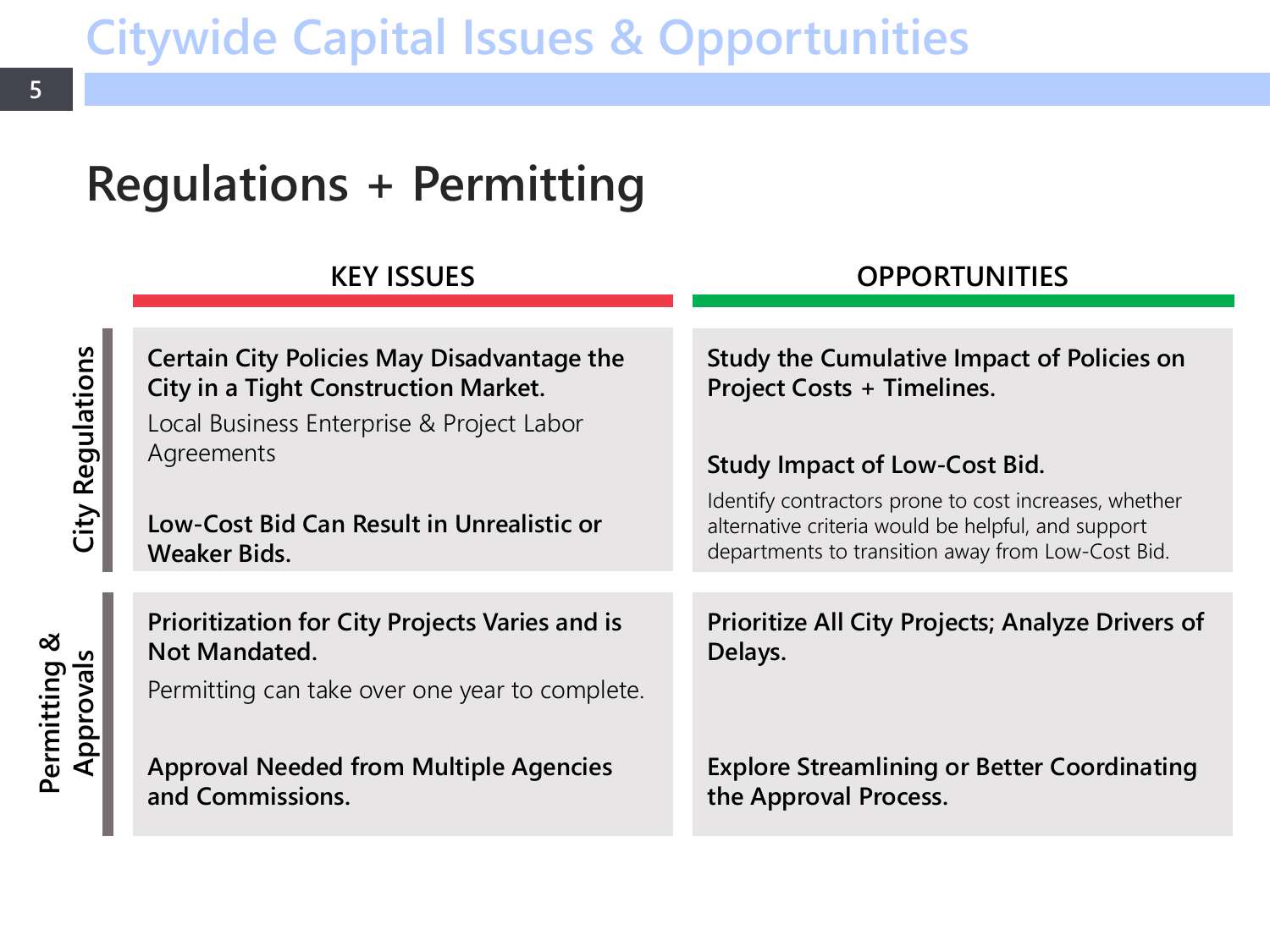### **Discussion**

## City Regulatory Studies

- What would you like to see these studies cover?
- Which group is best positioned to study these impacts?

## Permitting & Approvals

- Should all City projects be prioritized for permitting?
- What approval processes are most in-need of streamlining?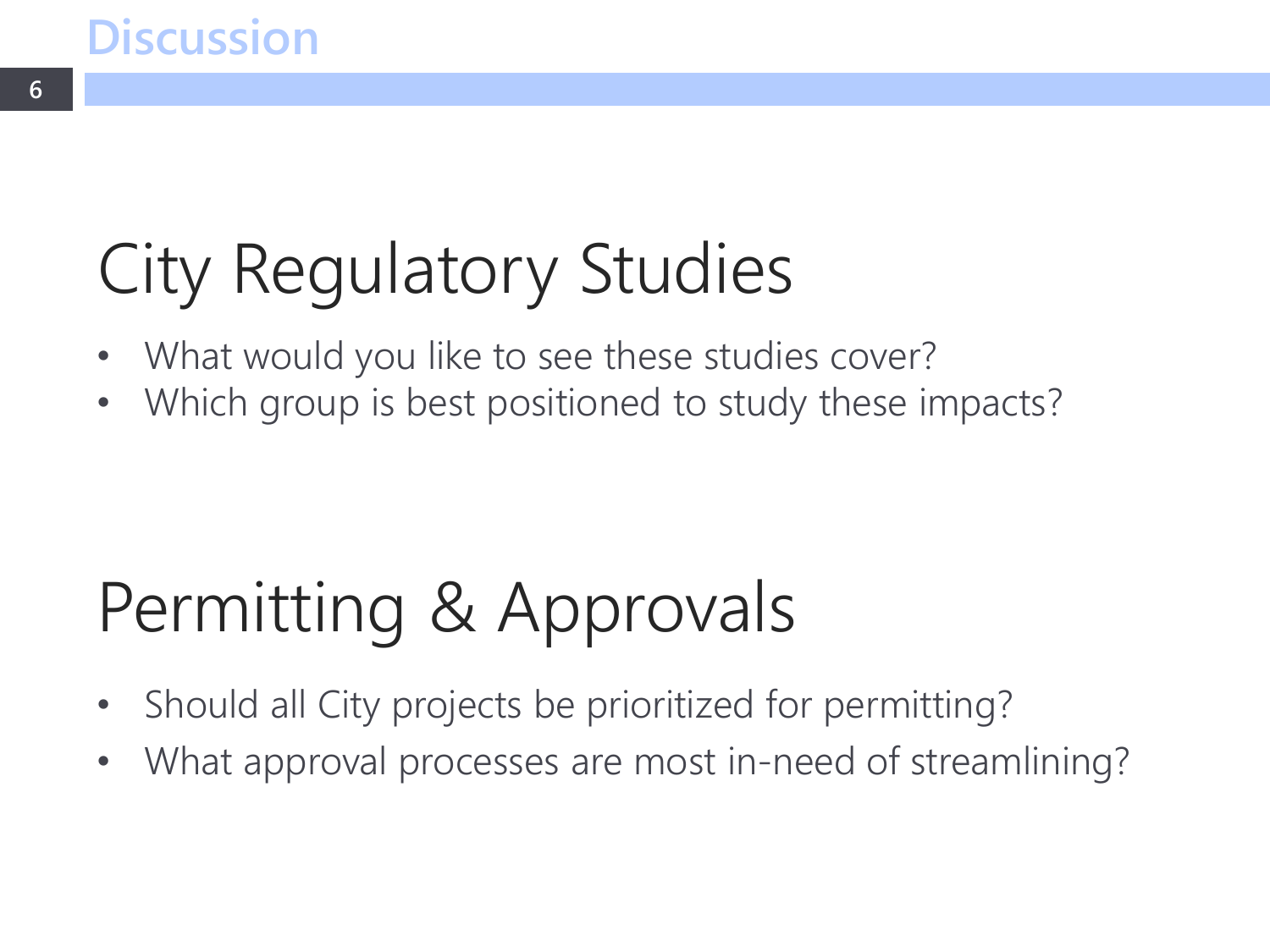### **Bond Planning + Deferred Maintenance**

#### **KEY ISSUES OPPORTUNITIES**

**Deferred** 

Maintenance Deferred

**Pre-Bond Funding Can be More Extensively Utilized.** CP Revolving Fund is limited and constrained by what can legally be recouped. **Project Cost Estimators Vary Across Departments.** Accuracy in estimating financial impact of delays also varies. **Evaluate Whether the Revolving Fund has Sufficient Funding and if Alternative Sources are Needed. Conduct a Citywide Inventory of Estimators.**  Outline the strengths and weaknesses of each. **Multi-Billion-Dollar Backlog of Capital Explore Expanding Maintenance Funding and Define Responsibility of General Fund vs. Departments.**

**Maintenance Projects Unnecessarily Increases GO Funding Need.** Lack of maintenance may require replacing buildings sooner than otherwise needed.

**Varying Maintenance Models Can Result in Inconsistent Upkeep.**

**Adopt Standards for Engineers to Perform Repairs and Departments to Develop Maintenance Standards.**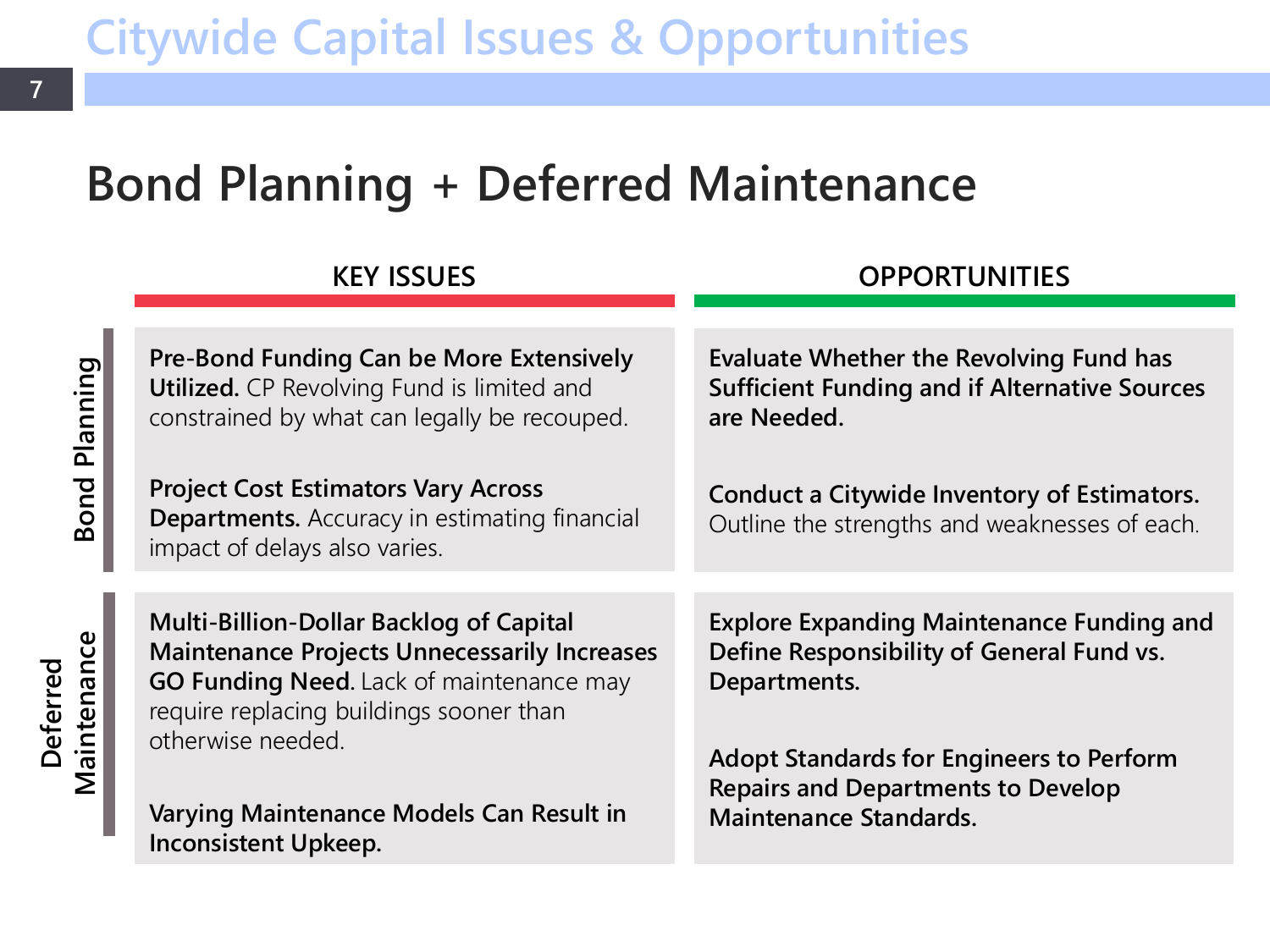### **Discussion**

# Bond Planning

- How should the City approach funding system-wide facility reviews?
- How should funding for bond planning change with the recent increase in GO bonds, if at all?

## Deferred Maintenance

- How should the City fund deferred maintenance—through a dedicated budget item or as part of department's operating budget?
- Should the City standardize its approach to maintenance? How so?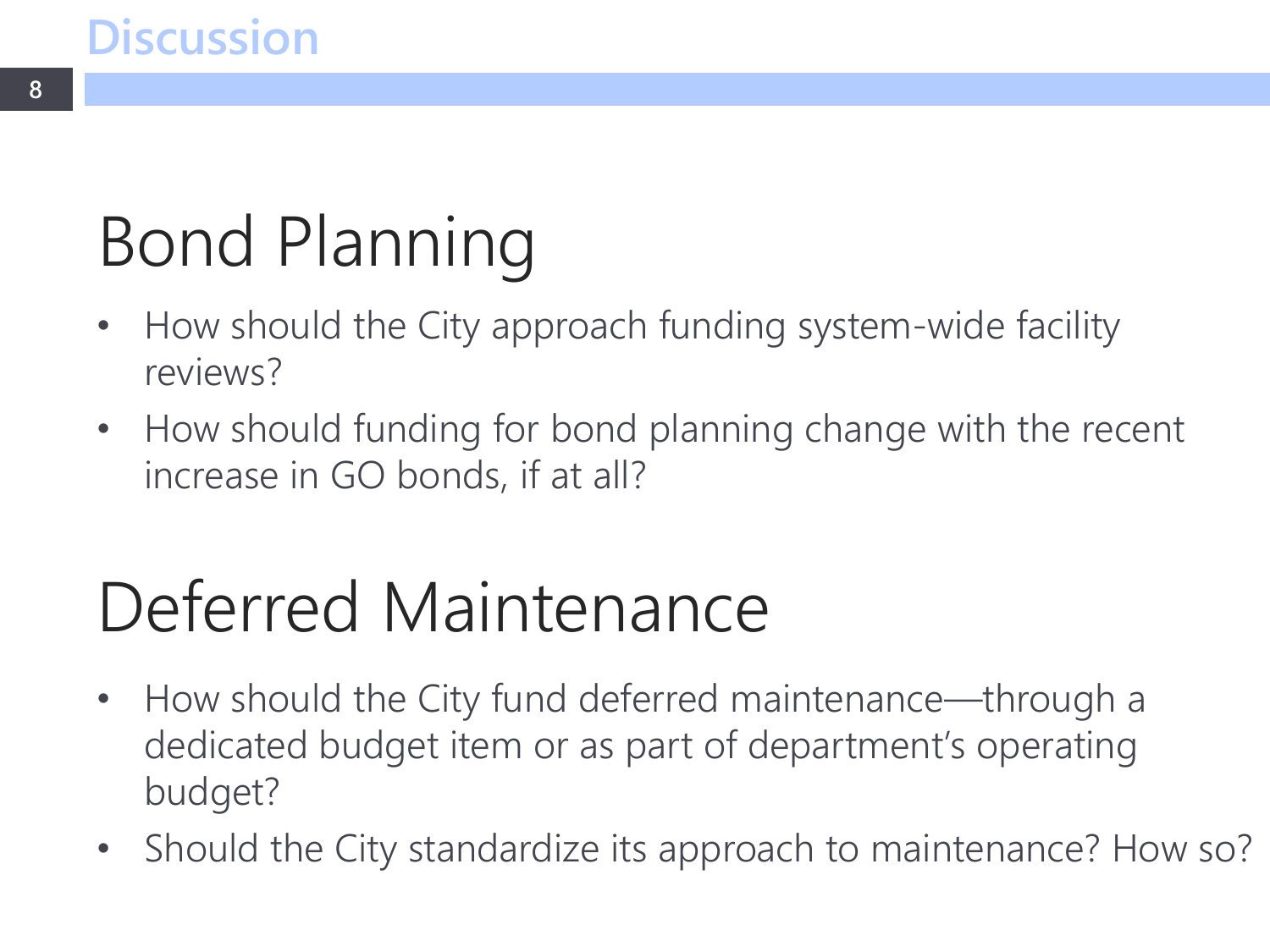### **Citywide Capital Issues & Opportunities**

### **Capital Administration**

#### **Decentralized Tracking of Expenditure and Asset Maintenance Data.**

Impedes ability to track real-time budget information and understand scope of maintenance needs.

#### **Limited Use of Contractor Evaluation System.**

Requires more extensive use to become fully effective.

**Stakeholder Coordination for Planning and Construction Sequencing Can Lead to Delays.**

Issue for internal and external stakeholders.

#### **KEY ISSUES OPPORTUNITIES**

**Align Real-Time Expenditure and Maintenance Tracking Across Departments.**

#### **Require System's Use and Leverage Data to Inform the Bid Selection Process.**

For ex., award points for higher rated contractors.

**Assess Opportunities for Additional Coordination.**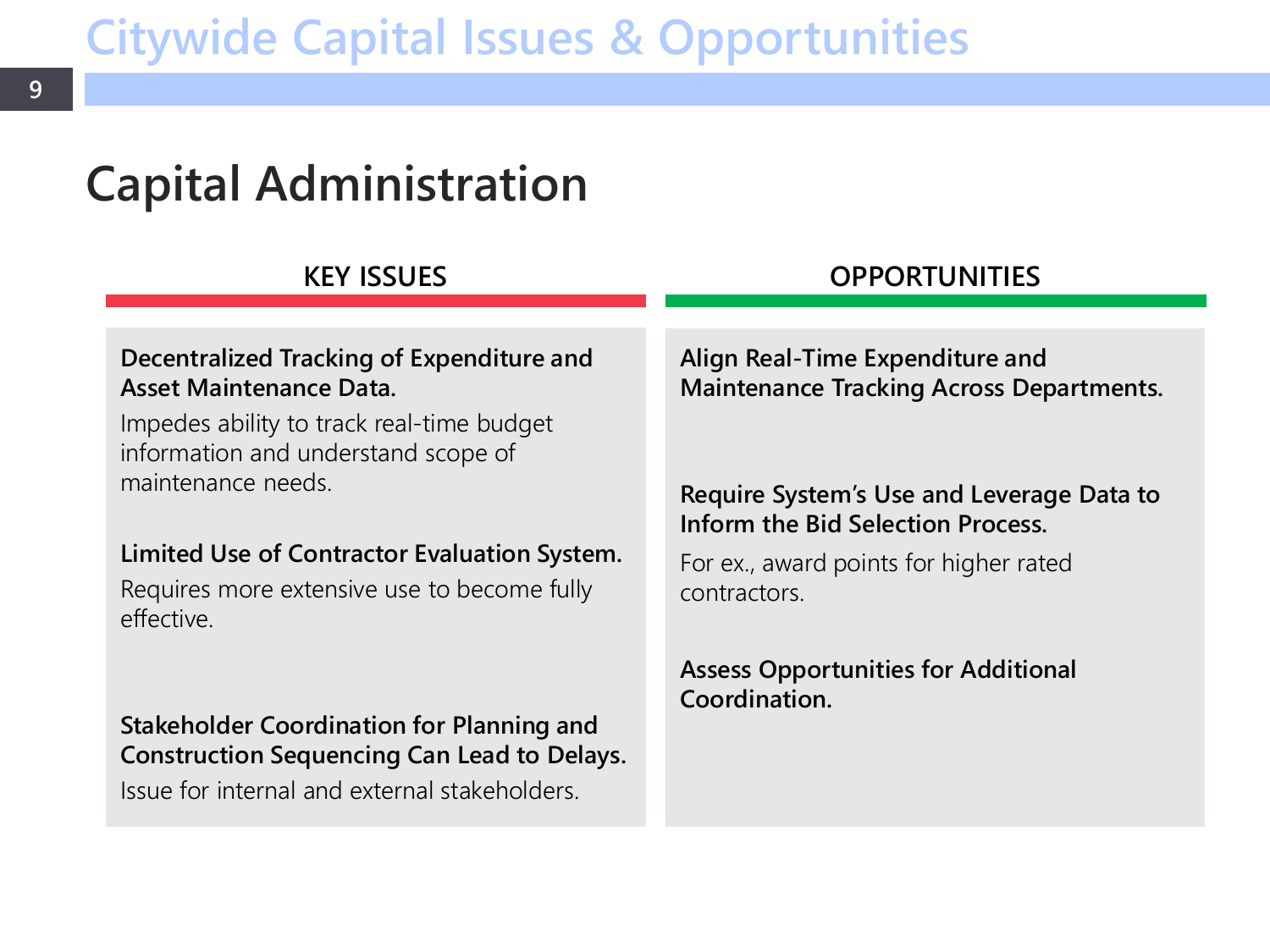**10**

## Capital Administration

Where might centralized/citywide data be best leveraged (e.g., financial data, contracting, contractor performance, asset/maintenance, public-facing dashboards)?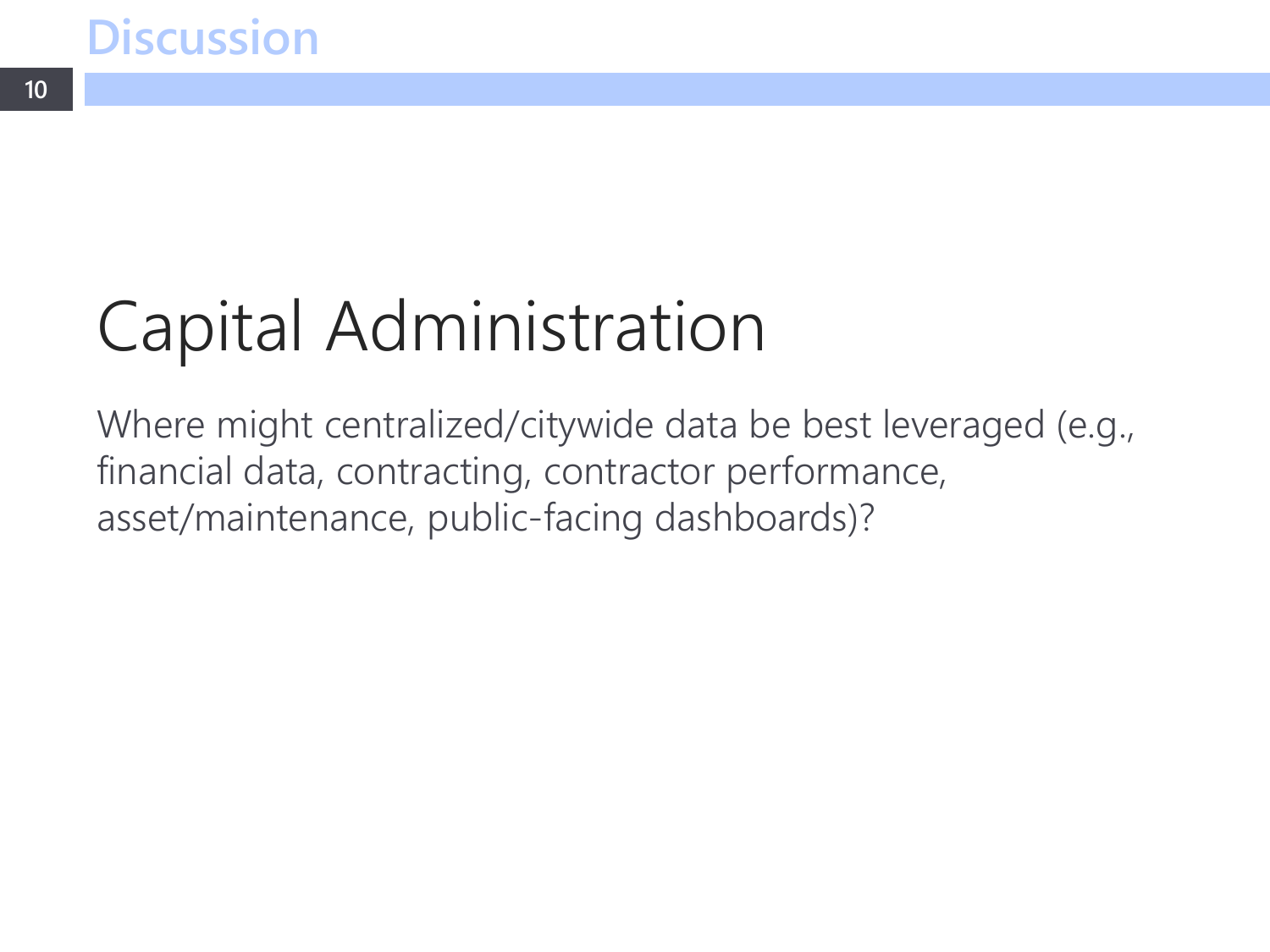- Which issues are most priority and would most benefit from citywide coordination?
- What other groups are important to consult with?

### **Thank you.**

You can reach us at [albert.lin@sfgov.org](mailto:albert.lin@sfgov.org) or [dan.kaplan@sfgov.org.](mailto:dan.kaplan@sfgov.org)